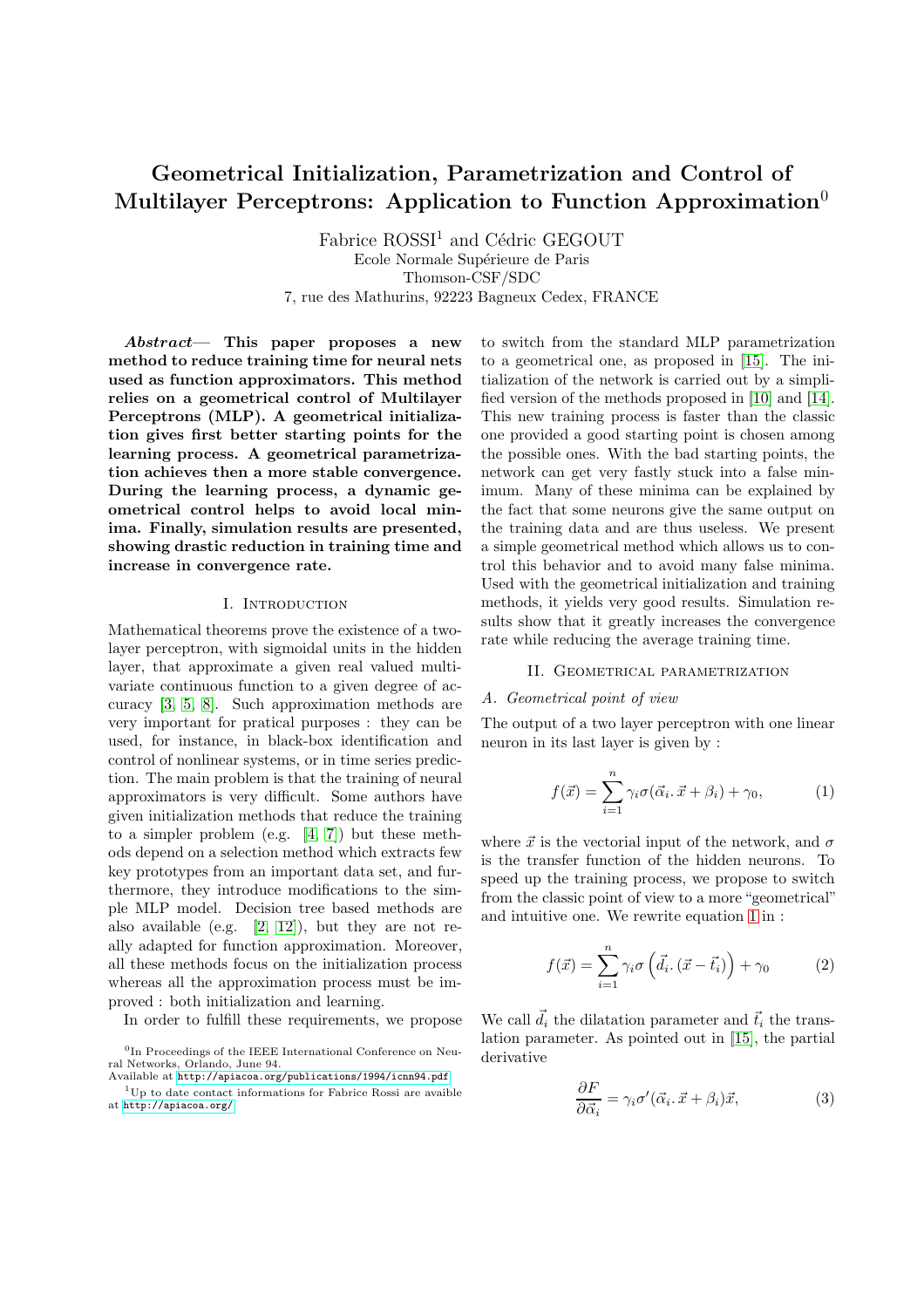<span id="page-1-0"></span>depends on the value  $\vec{x}$ , whereas the partial derivative

$$
\frac{\partial F}{\partial \vec{d_i}} = \gamma_i \sigma' \left( \vec{d_i} \cdot (\vec{x} - \vec{t_i}) \right) (\vec{x} - \vec{t_i}), \tag{4}
$$

depends on the value  $(\vec{x} - \vec{t}_i)$  and is thus less dependent from translation of all the input space and therefore more stable. Another reason for this choice is explained in section [IV](#page-2-0).

# B. Complexity

Let  $M$  be a 2 layer perceptrons with n entries,  $p$ hidden neurons and one output, used with classic parametrization. Let  $C$  be the time needed to compute the product of two real numbers. If we assume that computing  $\sigma(x)$  takes about 10C, then the time needed to compute the ouput of  $\mathcal M$  is about  $p(2n+12)C$  ([\[11\]](#page-4-9)). The time needed to compute the gradient of the quadratic error made by  $\mathcal M$  on one example is about  $p(3n+25)C$ .

With the geometrical parametrization, new weigths are added to the network. In this case, the time needed to compute the output of  $\mathcal M$  is about  $p(3n+11)C$ . The computation time of the gradient is about  $p(5n + 24)C$ . Furthermore, the number of parameters is no longer  $p(n+2)+1$  but  $p(2n+1)+1$ . Therefore, using this gradient is more time consuming than using the classic gradient.

Working with a small  $n$  is not really a problem and the complexity difference can be neglected. But if the entries number is large, the computation time of the geometrical method is about 1.7 times longer than the one of the classic method.

### III. GEOMETRICAL INITIALIZATION

The equation  $\vec{\alpha}_i \cdot \vec{x} + \beta_i = 0$  describes a hyperplane. Due to the general properties of the commonly used transfer functions, the output of the  $i<sup>th</sup>$  neuron is non constant only near this hyperplane. As pointed out in [\[14\]](#page-4-8), the relative positions of the hyperplane and the input data are very important. A bad configuration may result in a local minima. It is very difficult indeed for a gradient procedure to correct a constant output on the training set because the derivative of the transfer function is localized and non zero only near the hyperplane. Therefore, if this hyperplane is "far away" from the input data, the partial derivatives of the error  $\frac{\partial E}{\partial \alpha_{ij}}$  are close to zero, which slows down any learning method that use the gradient.

The classic random initialization does not enable to find a good starting point for the training process. Indeed, picking randomly and independently  $\vec{a}_i$ and  $\beta_i$  does not enable to control the position of the

hyperplane because this position depends on  $\frac{-\beta_i}{\|\vec{a_i}\|}$ . On the contrary, the proposed parametrization turns the simple random initialization into a more efficient method : one can achieve easily a simple control on the hyperplane position because it depends rather independently on  $\vec{t}_i$  and  $\vec{d}_i$ .

In fact, the ouput of a neuron depends on three parameters :

- 1. The position of its "center of activity" (i.e., the translation parameter  $\vec{t}_i$ ).
- 2. The orientation of its decision hyperplanes (i.e.,  $\frac{\vec{d}_i}{||\vec{d}_i||}).$
- 3. The selectivity of its transfer function (i.e.,  $||\vec{d}_i||$ ).

Obviously, a simple way to achieve better performances than with a simple random initialization is to separate the initialization process into three parts, each of them dealing with one parameter.

A simple version of this initialization process was used :

The three parameters are selected randomly from three differents sets. The translation set is, for instance, the part of the input space on which the function to learn is defined. The direction set can be the unit sphere and the selectivity set is chosen in order to avoid saturation or linearity of the starting neurons on all the training examples.

Let us consider, for instance, the case of an one input MLP. If the training examples are distributed in the interval  $[a, b]$ , then we take for the translation set  $[a, b]$ , for the orientation set  $\{-1, 1\}$  and for the selectivity set  $\left[\frac{\lambda_1}{b-a}, \frac{\lambda_2}{b-a}\right]$ , where  $\lambda_i$  are properly selected constant depending on the transfer function. For example, if  $\sigma(x) = \tanh(\frac{x}{2})$  is used, saturation of the output begins when  $|x| > 5$ . The output can be well approximated by  $\frac{x}{2}$  when  $|x| < 1$ . In order to avoid linearity or excessive saturation, one can set for instance  $\lambda_1 = 1$  and  $\lambda_2 = 10$ .

The weights of the last layer are not really important because the error is a quadratic function of them and can thus be optimized by any elaborate gradient method. A good method is to initialize these weights with small values or to set them to zero.

With this low cost method, we obtain a rather good control on the position of the hyperplanes and of their selectivity. On the contrary, the classic parametrization used with such a simple method does not allow any control on the position of the hyperplanes, as explained before. We can yet use the geometrical parametrization for initialization and switch back to the classic modal before learning.

Of course, more powerful methods can be used (see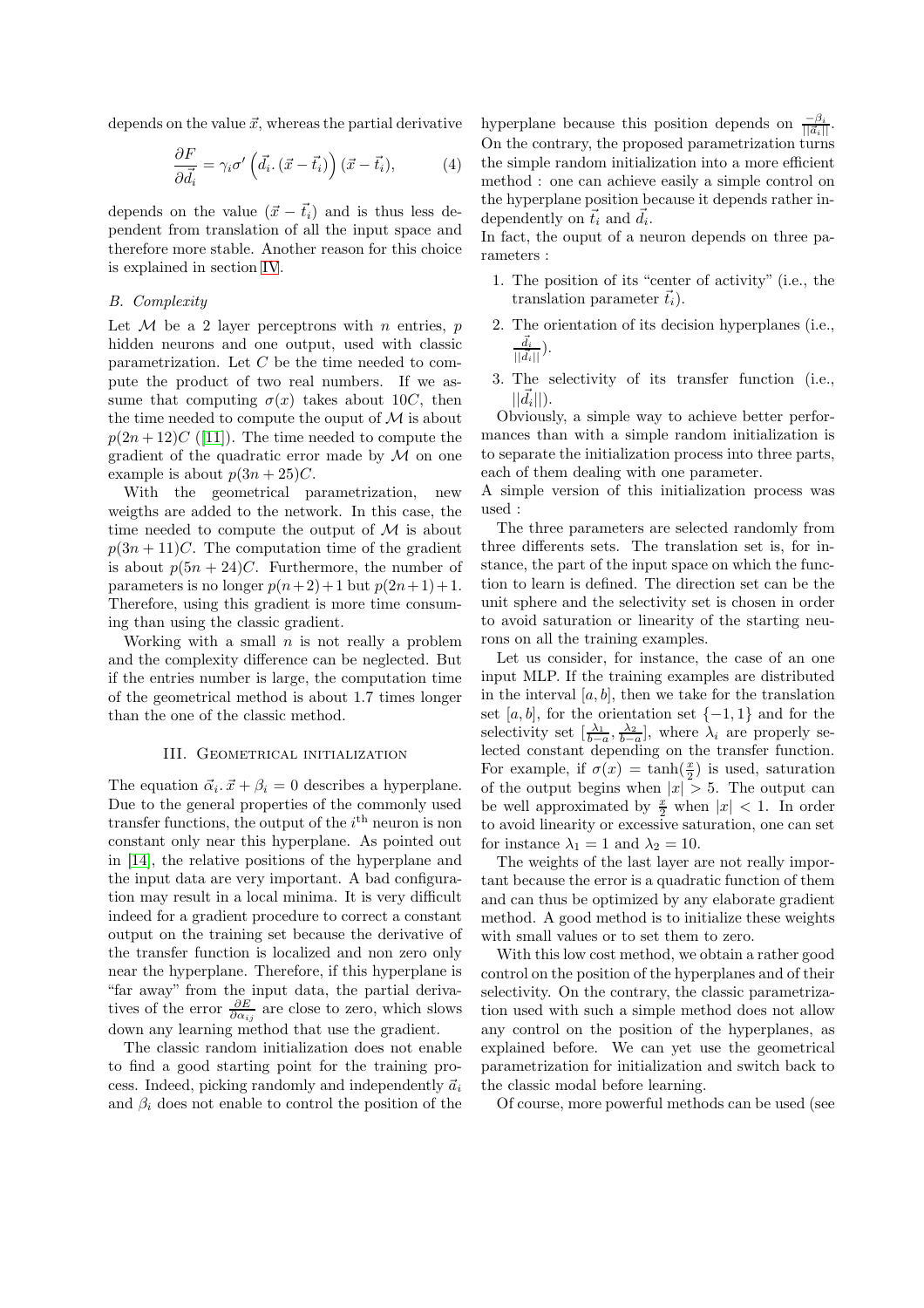<span id="page-2-0"></span> $[6, 14, 15]$  $[6, 14, 15]$  $[6, 14, 15]$  $[6, 14, 15]$  $[6, 14, 15]$ . But this one is general and its efficiency does not depend on the data.

#### IV. Useless neurons

#### A. Description of the problem

During training process, one can frequently obtain useless neurons, that is a neuron which gives an output close to another neuron :

Let us assume that a classic transfer function is used. The function  $\sigma$  must fulfill the following conditions :

- $\bullet$   $\sigma$  is odd.
- $\lim_{x\to\infty} \sigma(x) = 1.$
- $\sigma'(0) = \kappa > 0$ .

Let us consider two neurons giving a summed output,

$$
F(\vec{x}) = \gamma_1 \sigma(\vec{d}_1 \cdot (\vec{x} - \vec{t}_1)) + \gamma_2 \sigma(\vec{d}_2 \cdot (\vec{x} - \vec{t}_2)).
$$

Because of the oddity of  $\sigma$ , we can assume  $\gamma_i > 0$ . If the two decision hyperplanes defined by the neurons are close, we have :

$$
\forall \vec{x}, \left| \frac{\vec{d}_1}{||\vec{d}_1||} \cdot (\vec{x} - \vec{t}_1) \right| \simeq \left| \frac{\vec{d}_2}{||\vec{d}_2||} \cdot (\vec{x} - \vec{t}_2) \right|
$$

If we have further  $\vec{d}_1 \cdot \vec{d}_2 > 0$  and  $||\vec{d}_1|| \simeq ||\vec{d}_2||$ , then  $F$  can be approximated by only one neuron, i.e.,  $F(\vec{x}) \simeq \gamma_m \sigma(\vec{d}_m \cdot (\vec{x} - t_m \vec{d}_m))$ , where  $\vec{d}_m = \frac{\vec{d}_1 + \vec{d}_2}{2}$ ,  $\gamma_m = \gamma_1 + \gamma_2$  and  $t_m = \frac{\vec{t}_1 \cdot \vec{d}_1 + \vec{t}_2 \cdot \vec{d}_2}{2}$ . One of the two neurons is thus useless.

The main problem is that no gradient method using classic parametrization may separate the two neurons. Since the hyperplanes are close,  $\vec{\alpha}_i \cdot \vec{x} + \beta_i$  are close on the training set. Therefore the partial derivatives calculated using equation [3](#page-0-1) are close too and the two neurons are moved together by a gradient descent algorithm. On the contrary, the closeness of the hyperplanes does not imply that  $\vec{t}_1$  and  $\vec{t}_2$  are nearly equal. The partial derivatives calculated using equation [4](#page-1-0) can thus be different. The geometrical parametrization is therefore less sensitive to such a collapse of neurons.

#### B. Dynamic control

Let us first consider the case of a function from  *to* IR. The sum of the output of two neurons is :  $F(x) =$  $\gamma_1\sigma(d_1(x-t_1))+\gamma_2\sigma(d_2(x-t_2)).$  We assume that  $t_1$  and  $t_2$  are nearly equal and we want to suppress one neuron. One simple way to do that is to train an unique neuron to approximate the output of the two others. This might be efficient but rather slow. One can use also some pruning method (e.g. [\[9\]](#page-4-11)). We prefer a simple direct geometric method :

The slope of  $F(x)$  for  $x \approx 0$  is  $\kappa(\gamma_1 d_1 + \gamma_2 d_2)$ . If  $|\gamma_1| >$  $|\gamma_2|$ , then the first neuron is the dominating one. We will assume that the second neuron is useless if the slope of the sum has the same sign as the slope of the dominating neuron. If this condition is fulfilled, the neuron given by  $\gamma_m \sigma(d_m(x - t_m))$  gives a "good" approximation of the two former neurons, if  $\gamma_m$  =  $\gamma_1 + \gamma_2$ ,  $t_m = \frac{t_1+t_2}{2}$  and  $d_m = \frac{\gamma_1 d_1 + \gamma_2 d_2}{\gamma_m}$ . This allows us to use the remaining neuron to reduce the error on the rest of the training set (see the simulation part).

This heuristic can be extended to the multidimensional case as follows :

We first assume that the hyperplanes defined by the neurons are close. Let  $\vec{n}_i$  be  $\frac{\vec{d}_i}{||\vec{d}_i||}$ . We assume that either  $\vec{n}_1$  and  $\vec{n}_2$ , either  $\vec{n}_1$  and  $-\vec{n}_2$  are close, i.e.,  $|\vec{n}_1 \cdot \vec{n}_2| \simeq 1$ . Let  $\vec{n}_m$  be  $\frac{1}{2}(\vec{n}_1 + \epsilon \vec{n}_2)$  (with  $\epsilon = 1$ or  $\epsilon = -1$ , in order to sum the close vectors). Let  $\theta_i$ be  $\vec{t}_i$ ,  $\vec{n}_i$ , and let x be the projection of  $\vec{x}$  on  $\vec{n}_m$ . The summed output of the two neurons is nearly equal to :  $\gamma_1 \sigma(||\vec{d}_1||(x - \theta_1)) + \epsilon \gamma_2 \sigma(||\vec{d}_2||(x - \theta_2)).$ 

The real function method can be applied to this projected equation. We obtain a single neuron whose translation parameter and dilatation parameter are respectively  $t_m = \frac{\theta_1 + \theta_2}{2}$  and  $d_m = \frac{\gamma_1 ||\vec{d}_1|| + \epsilon \gamma_2 ||\vec{d}_2||}{\gamma_m}$  $\frac{+\epsilon \gamma_2 ||a_2||}{\gamma_m},$ with  $\gamma_m = \gamma_1 + \epsilon \gamma_2$ . In the original space, we take  $\vec{d}_m = d_m \vec{n}_m$  and  $\vec{t}_m = t_m \vec{n}_m$ . Of course  $\gamma_m$  remains unchanged.

# C. Complexity

In order to find out useless neurons, a distance between every pair of hyperplanes must be computed. The time needed to compute one distance is about  $6nC$ , if  $||\vec{d}_i|| = 1$ . The time required to compute the  $\vec{n}_i = \frac{\vec{d}_i}{||\vec{d}_i||}$  is about  $p(3n+12)C$ . Therefore, the total time is about  $p(3np + 12)C$ . If we assume that the probability of useless neurons is rather low, we can neglect the time needed to compute the parameters of the new neurons.

With an off-line learning, such as the Broyden-Fletcher-Golfard-Shanno (BFGS) conjugate gradient ([\[13\]](#page-4-12)), the time needed to complete an iteration is about  $(4n + 27 + 10(2n + 12))pkC$  where k is the number of learning patterns (we assume here that about 10 evaluations of the error are needed to perform the one-dimensional minimization required by the BFGS method). The ratio is therefore less than  $\frac{p(3n+12)}{k(24n+147)}$ . It is well known that only  $k-1$  hidden units are needed to learn exactly an arbitrary mapping defined on  $k$  examples [\[1\]](#page-3-1). The ratio is thus less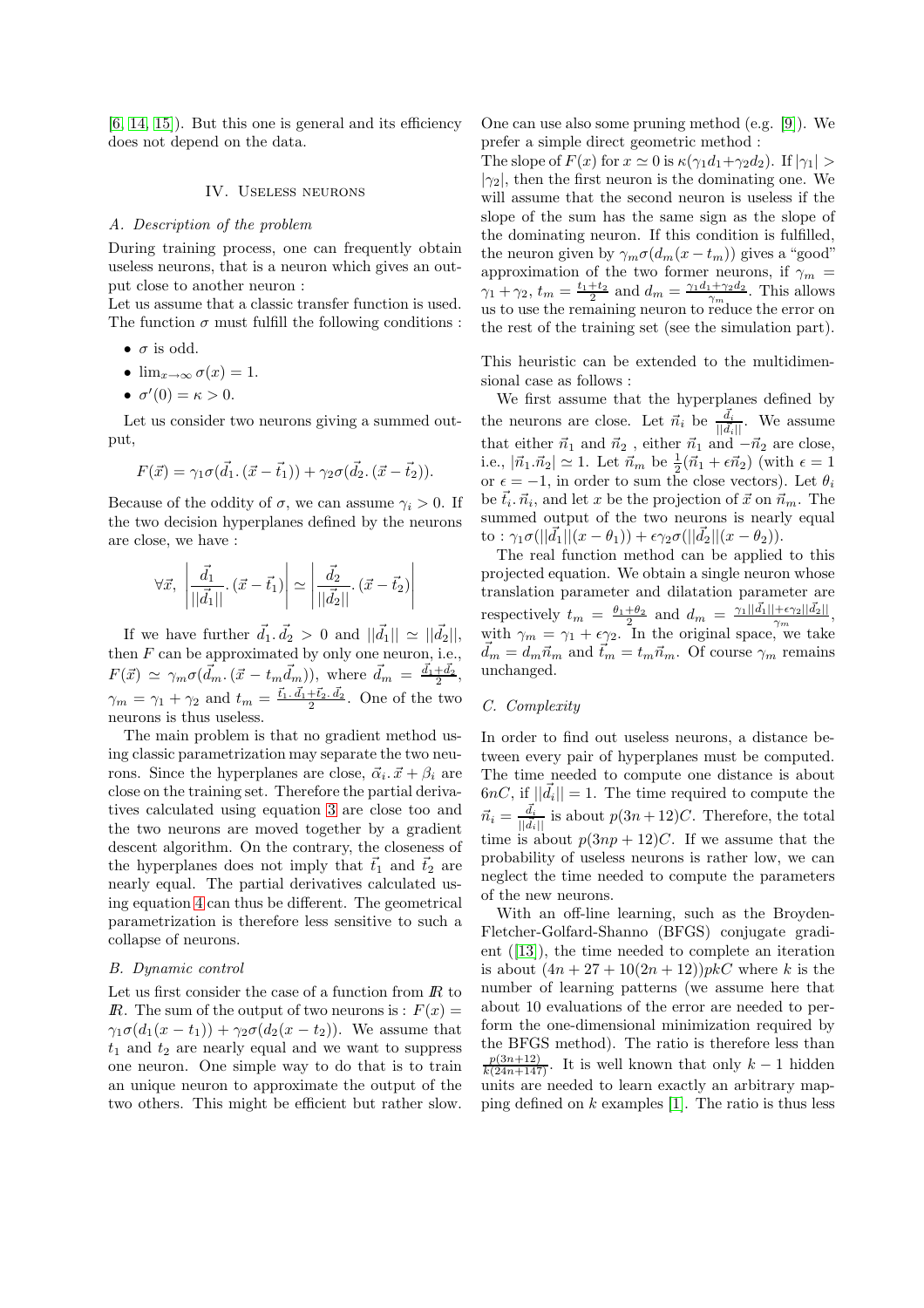than  $\frac{1}{8}$ . Therefore, the time needed to check for useless neurons can be neglected if this method is applied only every 10 iterations.

## V. Simulation results

This section compares the performances of the several proposed optimizations on a simple example :

The function to learn was generated by a 2 layer perceptron, with 4 hidden neurons. 31 training points were uniformly spread throughout the training interval, [−3, 4] (see figure [1\)](#page-3-2). The BFGS conjugate gradient algorithm was used to train 2 layer perceptrons. They had between 4 and 8 hidden neurons. The learning stopped when the mean square error on the training set was lower than 0.01 or when the number of iterations exceeded 500.



<span id="page-3-2"></span>Figure 1: Function to learn

Two initialization methods were used : the classic one, called ClaI (i.e., weigths are chosen randomly from  $\left[-\frac{2}{3}, \frac{2}{3}\right]$ , and the geometrical one, called GeoI (the translation and slope parameters are chosen randomly respectivly from [−3, 4] and from  $[3, 10]$ ).

Two parametrization methods were used : the classic one, called ClaP, and the geometrical one, called GeoP.

We have used a control method to avoid useless neurons : when the mean square error remains almost constant during 10 iterations, the presence of useless neurons is checked. When the distance between hyperplanes is inferior to 8% of the training set length (7 here), the two concerned neurons are approximated by only one. Let  $\rho$  be the normalized mean square error defined by :

$$
\rho(\vec{x}_i) = \frac{(F(\vec{x}_i) - y_i)^2}{\sum_j (F(\vec{x}_j) - y_j)^2},
$$

where  $F$  is the MLP calculated function and  $y_i$  the

desired output for input  $\vec{x}_i$ . Then the new translation parameter for the remaining neuron is defined as the center of gravity of the training set :

$$
\vec{t} = \sum_j \vec{x}_j \rho(\vec{x}_j)
$$

The dilatation parameter of this neuron keeps its old value and  $\gamma_i$  is set to zero.

In order to obtain representative statistical data, the training was repeated 100 times for each initialization method, each time starting with a different set of network parameters.

Table [1](#page-4-13) gives the percentage of convergent runs and the average number of iterations before convergence for the convergent runs. The time needed to compute an iteration of the algorithm is directly proportionnal to the number of hidden neurons. The number called "relative iterations"is the product of the average iteration number and the complexity ratio between the 6 or 8 neurons case and the 4 neurons case. The obtained averages are thus comparable.

The geometrical approach results in a drastic reduction of the training time. But without dynamic control, the number of non convergent runs increases. For 8 hidden neurons, the convergence rate is only 93% and the simple classic method is thus more reliable.

The dynamic control increases the convergence rate for the geometrical algorithms but has a rather bad influence on the classic method. The best algorithm is obviously the total geometrical algorithm, used with a dynamic control. This fact is confirmed by other simulations.

#### VI. CONCLUSION

In this paper, we have presented a geometrical approach of neural network learning. This method relies on previous works and on new ideas such as the important dynamic control. It can divide by four or more the training time and can increase the percentage of convergent runs. The proposed approach must now be validated on more data, especially on multidimensional data and real-world problems, such as time series prediction. In addition, future work will also include development of elaborated initialization processes and control methods, and comparison between transfer functions.

#### **REFERENCES**

- <span id="page-3-1"></span>[1] Masahiko Arai. Mapping abilities of three-layer neural netwoks. In Proc. Int. Joint Conf. Neural Networks, volume I, pages 419–423, 1989.
- <span id="page-3-0"></span>[2] Krzysztof J. Cios and Ning Liu. A machine learning method for generation of a neural net-